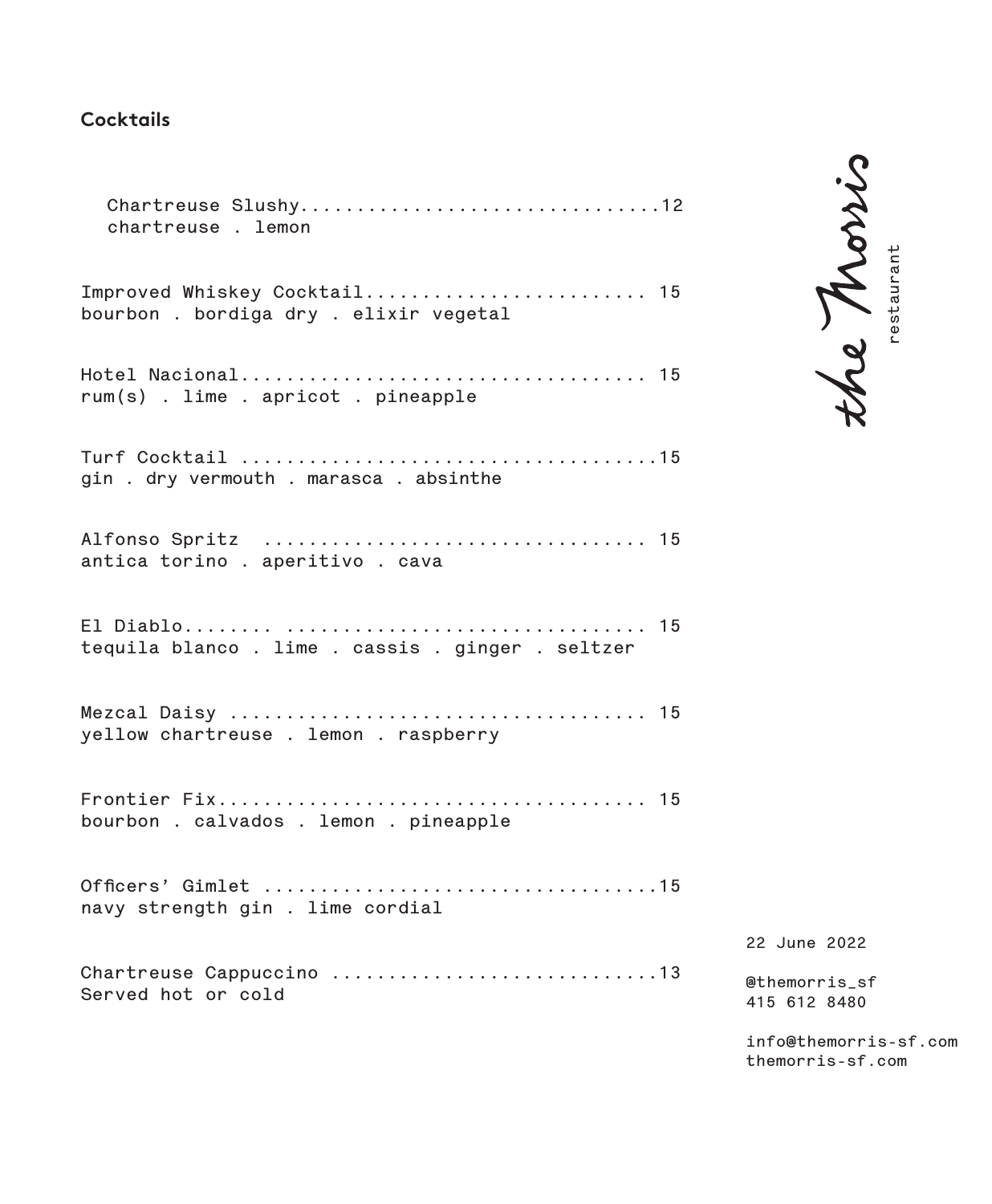# **Featured Spirits**

# **Rare bottles of malt whisky from Japan!**

| Suntory . Hakushu . Single Malt . 12yr 24            |
|------------------------------------------------------|
| Nikka . Single Malt . 'Miyagikyo' 23                 |
| Mars . Tsunuki . 'The First' . Single Malt . 4yr .52 |
| Mars . 'Cosmo' . Wine Cask . Pure Malt 32            |
| Akashi . Pinot Noir Cask . Single Malt . 5yr 45      |

| <b>Beers</b>                                                                                                                                                                                                          |
|-----------------------------------------------------------------------------------------------------------------------------------------------------------------------------------------------------------------------|
| tapped, bottled & canned<br>Almanac. IPA. CA (on tap 8oz glass) 8<br>Weihenstephaner . Lager . GE (330ml)8<br>Hanabi . Francin Helles Style Lager . CA (500ml) 26<br>$\mathbb R$ odenbach. Grand Cru. BE $(330m1)$ 14 |
| Ciders<br>$\parallel$ Hiyu 'Floréal Cider' Mt. Hood OR (750ml) $\ldots \ldots \ldots \ldots 66$                                                                                                                       |
| $Mon-alcoholic beer$<br>Erdinger . Weissbrau . Alkohlfrei . DE (11oz Bottle)6                                                                                                                                         |
| <b>Non-alcoholic beverages</b>                                                                                                                                                                                        |
| ginger . raw honey . lemon . seltzer                                                                                                                                                                                  |
|                                                                                                                                                                                                                       |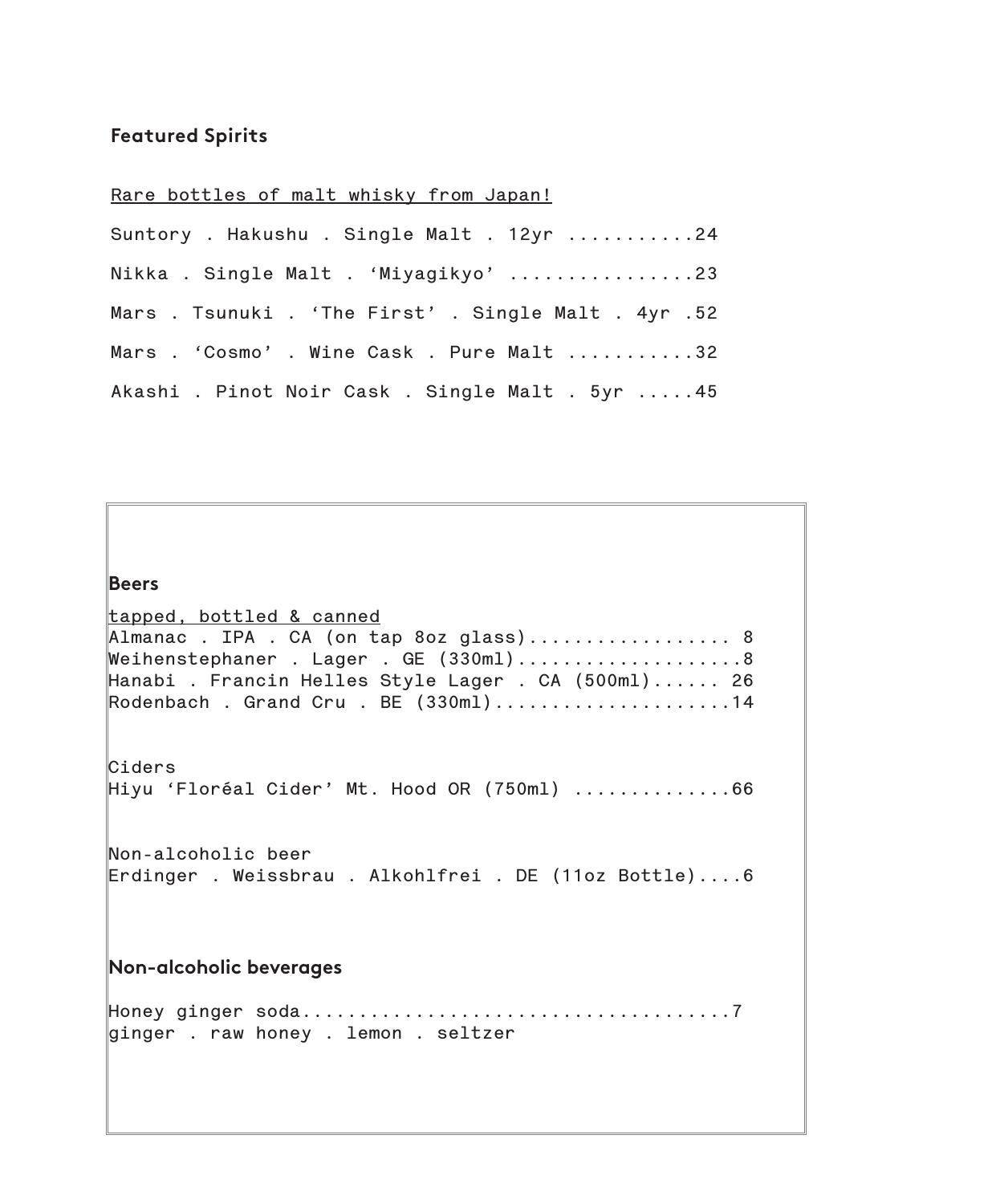## **House Wine**

|  | pay only for what you drink |  |
|--|-----------------------------|--|

| Chartreuse<br>2016 Genepi . Voiron 12<br>2015 1605 . Green . Voiron 14<br>2015 Cuvée des MOFS . Yellow . Voiron 12<br>2016 VEP . Green . Voiron 18<br>2009 VEP . Yellow . Voiron 30<br>2018 Fous du chartreuse. Voiron23<br>2019 Liqueur du 9th Centenaire . Voiron 14<br>2017 La Reine des Liquers . Yellow . Voiron75<br>2016 Une Chartreuse . Green . Voiron 385<br>1982-92 Green . Voiron 'German Bottling'60<br>1966-73 Green Tarragona . 'La Fabiola' 200<br>1966-73 Yellow Tarragona . 'La Fabiola' 200<br>1966-76 Yellow . Voiron 95<br>1965-66 Green Tarragona . 'El Gruño' 225 |
|------------------------------------------------------------------------------------------------------------------------------------------------------------------------------------------------------------------------------------------------------------------------------------------------------------------------------------------------------------------------------------------------------------------------------------------------------------------------------------------------------------------------------------------------------------------------------------------|
|                                                                                                                                                                                                                                                                                                                                                                                                                                                                                                                                                                                          |
|                                                                                                                                                                                                                                                                                                                                                                                                                                                                                                                                                                                          |
|                                                                                                                                                                                                                                                                                                                                                                                                                                                                                                                                                                                          |
|                                                                                                                                                                                                                                                                                                                                                                                                                                                                                                                                                                                          |
|                                                                                                                                                                                                                                                                                                                                                                                                                                                                                                                                                                                          |
|                                                                                                                                                                                                                                                                                                                                                                                                                                                                                                                                                                                          |
|                                                                                                                                                                                                                                                                                                                                                                                                                                                                                                                                                                                          |
|                                                                                                                                                                                                                                                                                                                                                                                                                                                                                                                                                                                          |
|                                                                                                                                                                                                                                                                                                                                                                                                                                                                                                                                                                                          |
|                                                                                                                                                                                                                                                                                                                                                                                                                                                                                                                                                                                          |
|                                                                                                                                                                                                                                                                                                                                                                                                                                                                                                                                                                                          |
|                                                                                                                                                                                                                                                                                                                                                                                                                                                                                                                                                                                          |
|                                                                                                                                                                                                                                                                                                                                                                                                                                                                                                                                                                                          |
|                                                                                                                                                                                                                                                                                                                                                                                                                                                                                                                                                                                          |
|                                                                                                                                                                                                                                                                                                                                                                                                                                                                                                                                                                                          |
| 1951-59 Yellow Tarragona . 'El Licor Cumbre'300                                                                                                                                                                                                                                                                                                                                                                                                                                                                                                                                          |
| 1951-56 Yellow . Voiron 240                                                                                                                                                                                                                                                                                                                                                                                                                                                                                                                                                              |
| 1921-29 Yellow . Marseille 395                                                                                                                                                                                                                                                                                                                                                                                                                                                                                                                                                           |
| 1912-1913 Green . Tarragona 800                                                                                                                                                                                                                                                                                                                                                                                                                                                                                                                                                          |

**Madeira** by the glass

| 2001 H & H . SERCIAL . Colheita 24         |
|--------------------------------------------|
| 1977 D'Oliveira. TERRANTEZ. 60             |
| MV Barbeito . TERRANTEZ . 'Reserve'85      |
| 1899 D'Oliveira . TERRANTEZ  315           |
| MV Rare Wine Co . VERDELHO . 'Savannah' 15 |
| 1973 D'Oliveira . VERDELHO 58              |
| 1912 D'Oliveira . VERDELHO 140             |
| 1850 D'Oliveira . VERDELHO 260             |
| MV Rare Wine Co. . VERDELHO 18             |
| 'Thomas Jefferson Special Reserve'         |
| 1929 D'Oliveira . TINTA NEGRA 150          |
| 1927 D'Oliveira . BASTARDO 155             |
| 1901 D'Oliveira . MALVASIA 198             |
| 1864 D'Oliveira . MALVASIA . 'RR' 280      |
| 1875 D'Oliveira . MOSCATEL 190             |



# **Wine**  $rac{b}{2}$

| bubbles |                                                                                             |
|---------|---------------------------------------------------------------------------------------------|
|         | 2016   Pere Mata   MACABEO BLEND   16/64<br>'Familia Riserva'. Brut Cava<br>Catalunya Spain |
|         | 2019  Simon . RIESLING  17/68<br>Brut Sekt . Mosel Germany                                  |
|         | MV - Labbe et Fils - THE RTG THREE                                                          |

- **MV Labbe et Fils . THE BIG THREE Brut . 'Tradition' . Chamery Champagne France.....30/120**
- **MV Agrapart . CHARDONNAY ..... 137 '7 Cru' . Côte des Blancs FR**

## **white**

- **2020 Sylvain Bailly..............18/72 SAUVIGNON BLANC . Chéne Marchand Sancerre France**
- **2020 Sigalas . ASSYRTIKO .........90 Santorini Greece**
- **2016 Weszeli . RIESLING ...... 23/92 Steinmassl . Kamptal Austria**
- **2020 Von Beulwitz . RIESLING . 17/68 Kabinett . Kaseler Nies'Chen Mosel Germany**
- **2019 Alzinger . RIESLING ........ 130 Smaragd . Ried Höllerin Wachau Austria**
- **2019 Maccario-Dringenberg . ......81 ROSSESE BIANCO . Liguria IT**
- **2018 JF Quenard . ALTESSE ......17/68 Roussette de Savioe France**
- **2013 Ch.de Brézé . CHENIN BLANC .121 Clos de la Rue . Saumur France**
- **2018 Gonon . CHASSELAS...........135 Saint Joseph France**
- **2020 Trailmaker . CHARDONNAY...16/64 Santa Cruz Mountains**
- **2017 Charlopin-Tissier ......... 135 CHARDONNAY . Marsannay Burgundy France**
- **2018 Bitouzet . CHARDONNAY.....21/84 Burgundy France**
- **2014 Peay . CHARDONNAY ..........150 Estate . Sonoma Coast**



| rosé<br>$\frac{1}{2020}$ | CEP . PINOT NOIR . Rosé  16/64<br>Hopkins Ranch . Russian River           |
|--------------------------|---------------------------------------------------------------------------|
| 2019                     | Corazon, CABERNET SAUVIGNON, 80<br>Rosé . St Helena Napa                  |
| 2019                     | Tempier. MOURVEDRE BLEND 112<br>Rosé, Bandol France                       |
| $red$<br>2020            | Domaine Chapel . GAMAY 18/72<br>Beaujolais Village . France               |
| 2020                     | Le Deux Fléches . GAMAY57<br>Moulin-a-Vent . Beaujolais FR                |
| 2019                     | $E$ smonin . PINOT NOIR $\ldots$ . 17/68<br>Hautes Cotes de Beaune France |
| 2018                     | Reeve . PINOT NOIR  175<br>Kiser . Anderson Valley                        |

- **2018 Dupuis . PINOT NOIR .......24/96 Wendling Anderson Valley**
- **2001 Tour Grise . CABERNET FRANC .19/74 Saumur France**
- **2015 Bel Air . CABERNET FRANC ....... 120 'Grand Mont' . Bourgueil France**
- **2019 Yvonne . CABERNET FRANC .... 17/68 'L'Île Quatre Sous' Saumur-Champigny France**
- **2020 Trediberri . DOLCETTO .......... 56 'Bricco Mollea' Dogliani Piemonte Italy**
- **2018 Bedrock . ZINFANDEL.........15/60 'Schmiedt Rd . Lodi**
- **2019 Roc des Anges ................17/68 GRENACHE BLEND 'Segna de Cor' Côtes Catalanes France**
- **2019 Love & Terroir . SYRAH ........ 90 John Sebastiano Vyd . Sta Rita Hills**
- **2019 Chatagnier . SYRAH ............84 'La Sybarite' . Saint Joseph FR**
- **2016 Chateau Belles-Graves ..... 22/88 MERLOT/CABERNET FRANC Lelande de Pomerol Bordeaux FR**
- **2018 Corison . CABERNET SAUVIGNON ....200 St Helena Napa**

the Morris **restaurant**

**22 June 2022**

#### **@themorris\_sf 415 612 8480**

**info@themorris-sf.com themorris-sf.com**